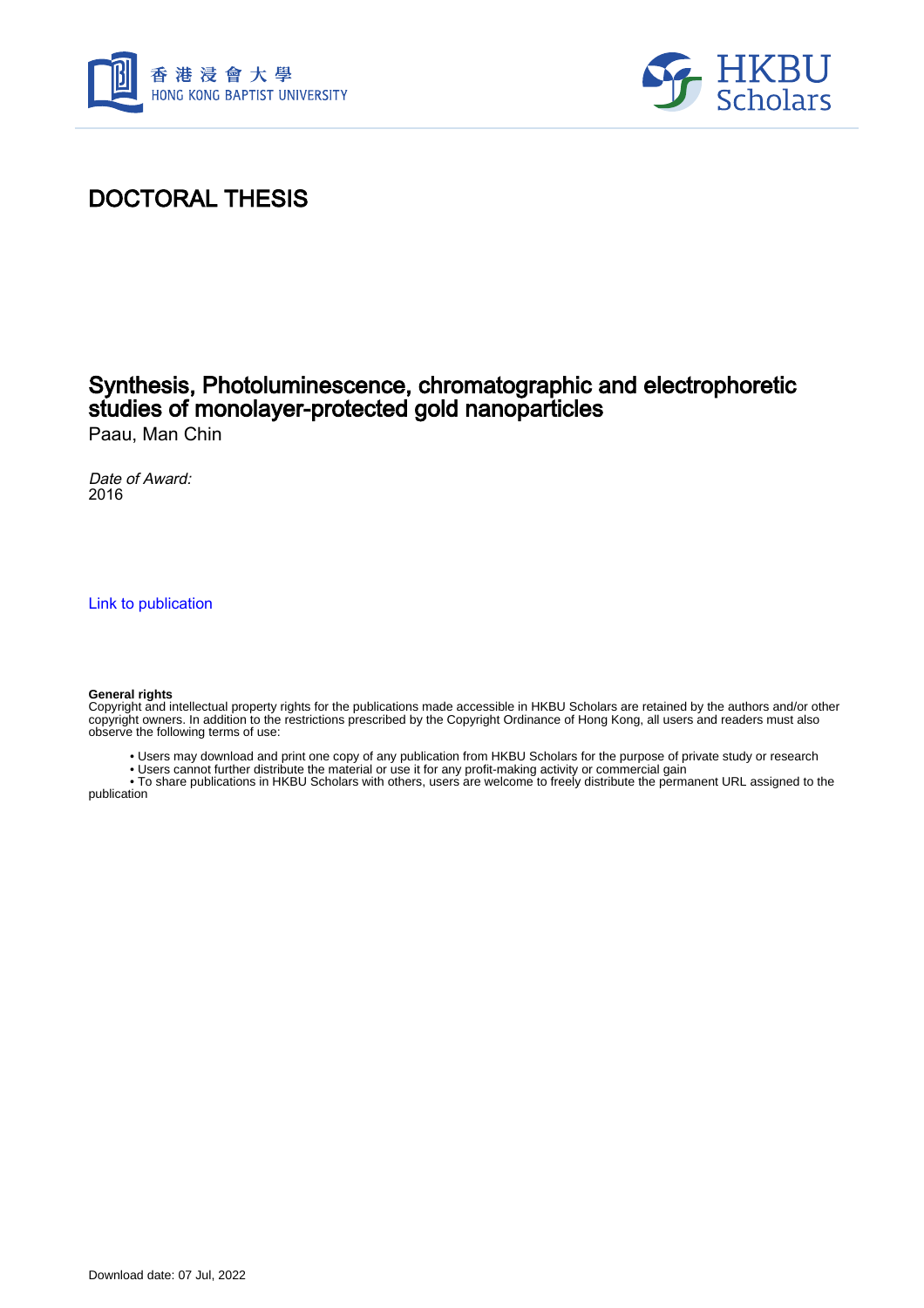### **Abstract**

This thesis mainly consists of three parts. This first part is the synthesis of ultrasmall  $\approx$  2.0 nm) thiolated  $\alpha$ -cyclodextrin-capped gold nanoparticles  $(\alpha$ -CD-S-AuNPs). Per-6-thio- $\alpha$ -cyclodextrins were firstly synthesized and were employed to protect gold nanoparticles (AuNPs) from aggregation. These  $\alpha$ -CD-S-AuNPs (core size  $\leq$  2.0 nm) display remarkably strong blue emissions at 478 nm when excited at 400 nm. The 1.4 nm-sized  $\alpha$ -CD-S-AuNP shows photoluminescence enhancement in the presence of tetraalkylammonium ions but is strongly quenched by Hg(II). We found that the  $\alpha$ -CD-S-AuNP possesses ultrahigh sensitivity and good selectivity for the determination of Hg (II) with the limit of detection at 49 pM (9.7 ppt).

In the second part of this work, two liquid chromatographic methods have been developed and their efficiencies in separating samples of polydisperse gold nanoparticles protected with *N*-acetyl-L-cysteine ligand (NAC-AuNPs) and other ultrasmall ligand-protected gold NPs are compared. The total elution time for analysing a NAC-AuNPs sample by ultra high-performance liquid chromatography (UHPLC) is ten times shorter than that of high-performance liquid chromatography. The major attributes of UHPLC are smaller sample volume  $(1-2 \mu L)$  and better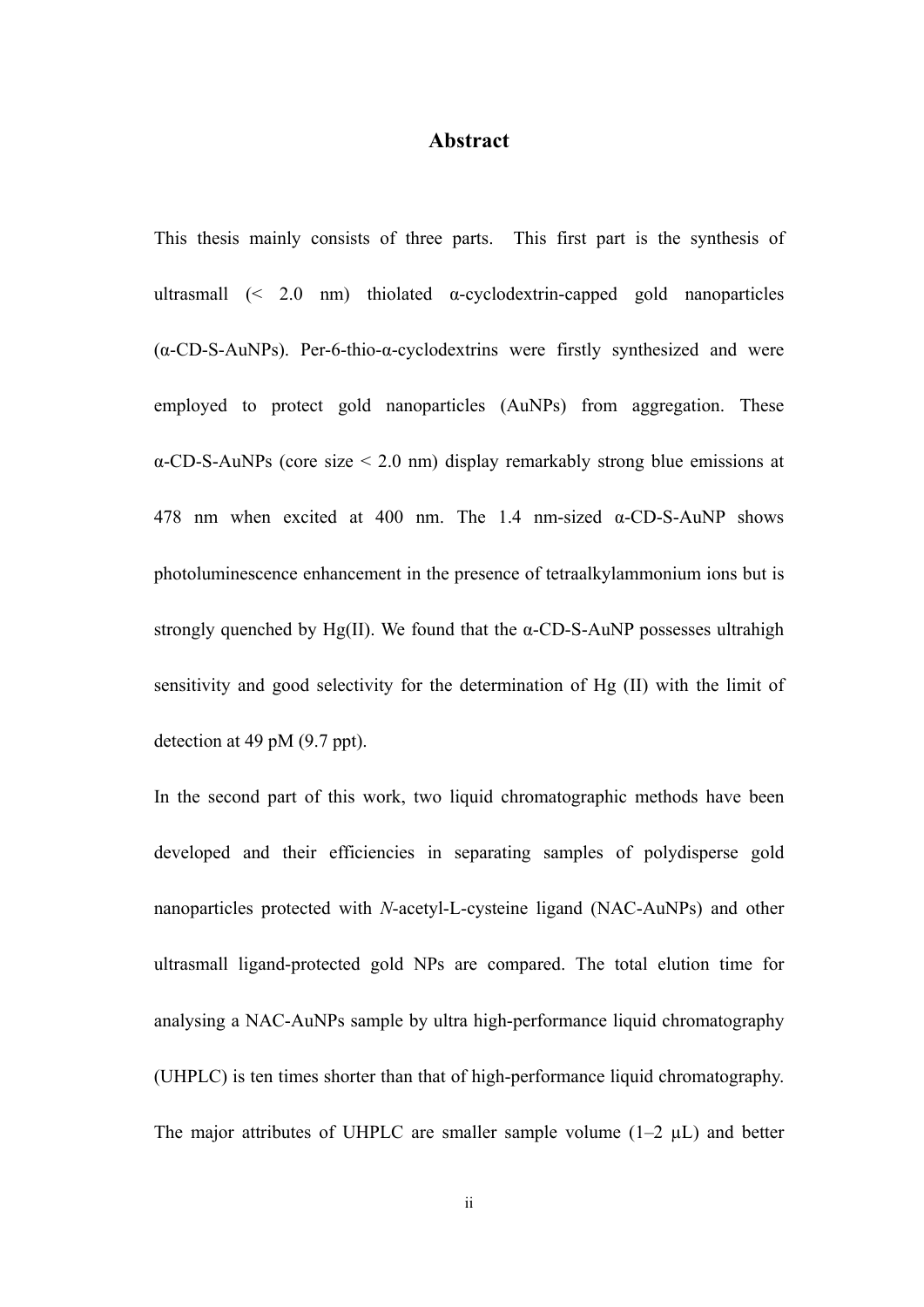separation efficiency. More importantly, our proposed UHPLC method has been successfully applied to evaluate and compare polydisperse NAC-AuNPs products synthesised with the one-phase and two-phase Brust-Schiffrin methods. The results indicate that the two-phase method would harvest AuNPs product with smaller core size and less dispersity.

The third part of this work is to describe a novel and effective capillary electrophoretic method to study positively charged, sub-nanometer-sized, water-soluble gold nanoclusters protected by *N*,*N'*-dimethylformamide (DMF-AuNC). The effects of buffer concentration, pH, and % ethanol (EtOH) on the electrophoretic mobility of the cationic DMF-AuNC are investigated. The optimum CE conditions are found to be 30 mM phosphate run buffer in 20  $v/v$  % EtOH (pH 7.0) and an applied voltage of 15 kV. We find that the addition of SDS to the run buffer can enhance the separation of cationic DMF-AuNC, attributing to the attachment of the charged SDS to the AuNC surface with a concomitant effect on changing the charge-to-size ratio of the cationic DMF-AuNC.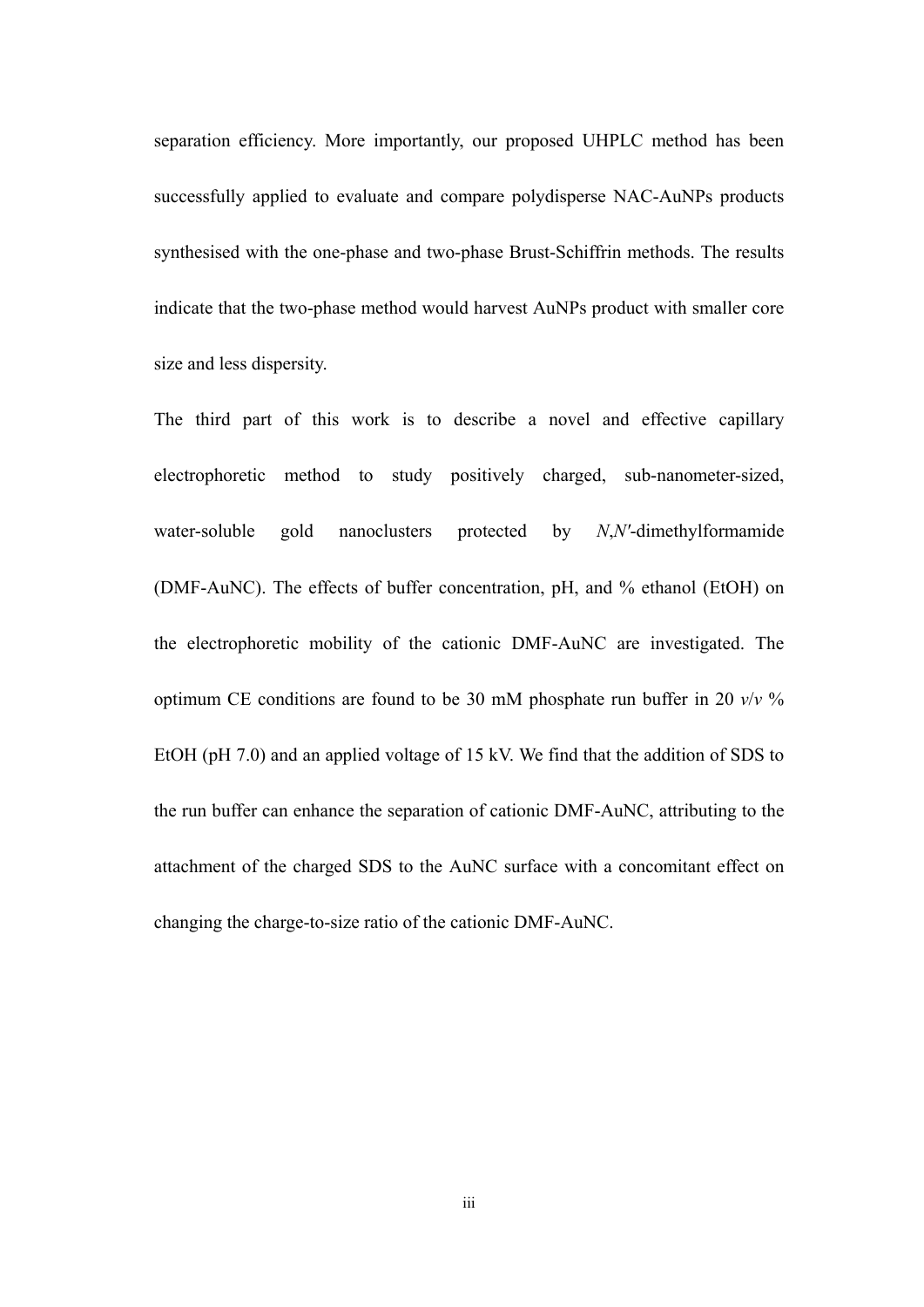### **Table of Contents**

| <b>Declaration</b>                          | $\mathbf{1}$     |
|---------------------------------------------|------------------|
| Abstract                                    | $\ddot{\rm{11}}$ |
| <b>Acknowledgements</b>                     | iv               |
| <b>Table of Contents</b>                    | V1               |
| <b>List of Equation, Scheme and Figures</b> | X1               |
| <b>List of Abbreviations</b>                | XV <sub>11</sub> |

## **Chapter 1 Introduction**

| 1.1. | Gold Nanoparticles                                 | 1              |
|------|----------------------------------------------------|----------------|
| 1.2. | Synthesis of Gold Nanoparticles                    | 1              |
| 1.3. | Monolayer-Protected Gold Nanoparticles             | $\overline{2}$ |
| 1.4. | Characterization of Gold Nanoparticles             | 5              |
|      | 1.4.1. Core Size                                   | 9              |
|      | 1.4.2. Elemental Analysis                          | 9              |
| 1.5. | Photoluminescence Properties of Gold Nanoparticles | 12             |
| 1.6. | Separation of Gold Nanoparticles                   | 12             |
|      | 1.6.1. Liquid Chromatography                       | 14             |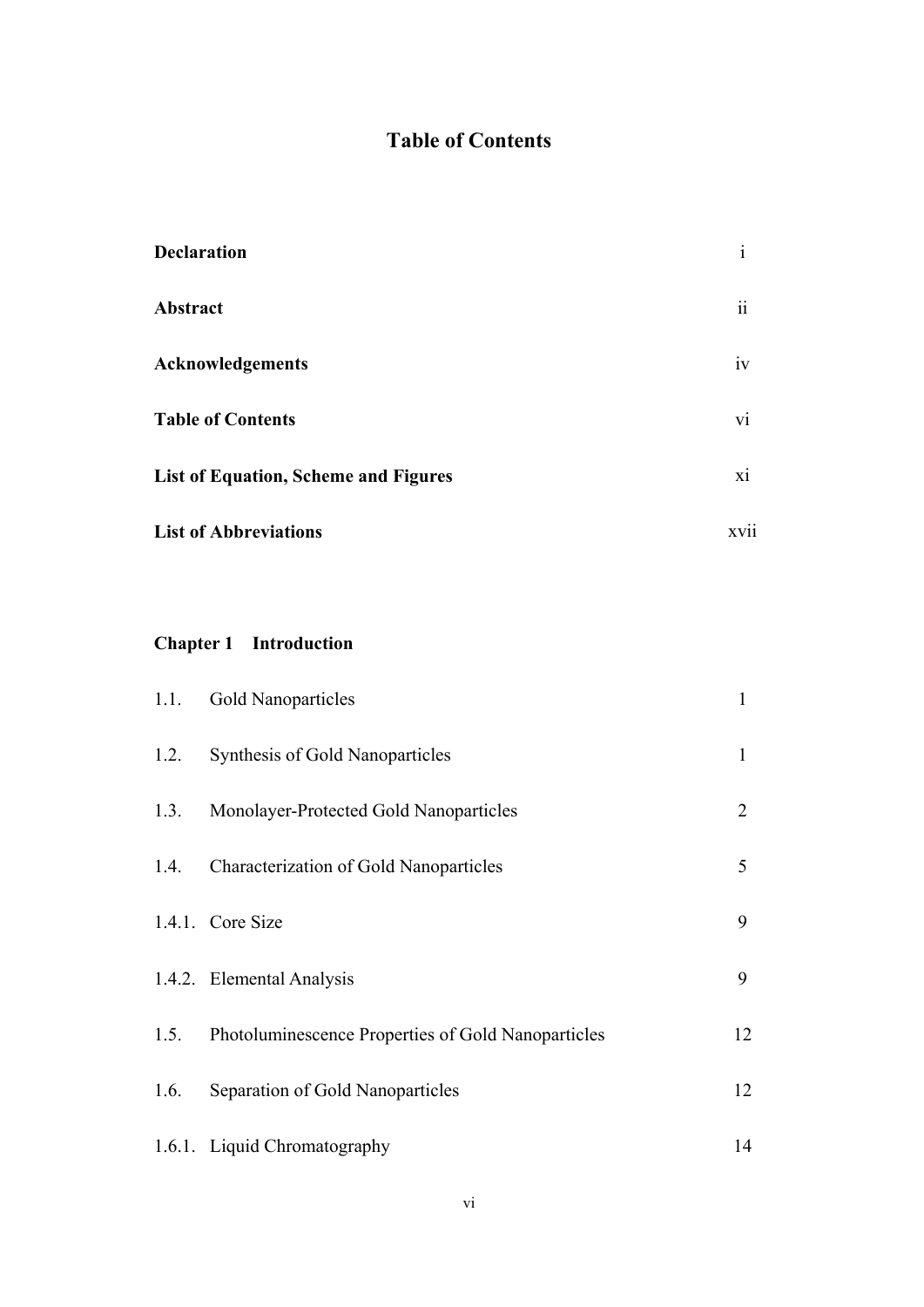|      | 1.6.2. Capillary Electrophoresis                                 | 15 |
|------|------------------------------------------------------------------|----|
| 1.7. | Cyclodextrins in Capillary Electrophoresis                       | 18 |
| 1.8. | Aims of the Project                                              | 19 |
|      |                                                                  | 21 |
|      | <b>Chapter 2</b> Experimental                                    |    |
| 2.1. | <b>Chemicals and Reagents</b>                                    | 23 |
| 2.2. | <b>Synthesis of Gold Nanoparticles</b>                           | 23 |
|      | 2.2.1. Thiolated $\alpha$ -Cyclodextrin-Capped Gold Nanoparticle | 24 |
|      | 2.2.1.1. Synthesis of Per-6-Iodo- $\alpha$ -Cyclodextrin         | 24 |
|      | 2.2.1.2. Synthesis of Per-6-Thio- $\alpha$ -Cyclodextrin         | 24 |
|      | 2.2.1.3. Synthesis of $\alpha$ -CD-S-AuNP                        | 25 |
|      | 2.2.2. N-Acetyl-L-Cysteine-Protected Gold Nanoparticle           | 26 |
|      | 2.2.2.1. One-phase Brust-Schiffrin synthesis                     | 27 |
|      | 2.2.2.2. Two-phase Brust-Schiffrin synthesis                     | 27 |
|      | 2.2.3. Histidine-protected Gold Nanoparticles                    | 28 |
|      | 2.2.4. N, N'-dimethylformamide-protected Gold Nanoclusters       | 29 |
| 2.3. | <b>Characterization Methods</b>                                  | 29 |
|      | 2.3.1. UV-Visible Absorption and Photolumimscence Spectroscopy   | 30 |
|      | 2.3.2. <sup>1</sup> H NMR Spectroscopy                           | 30 |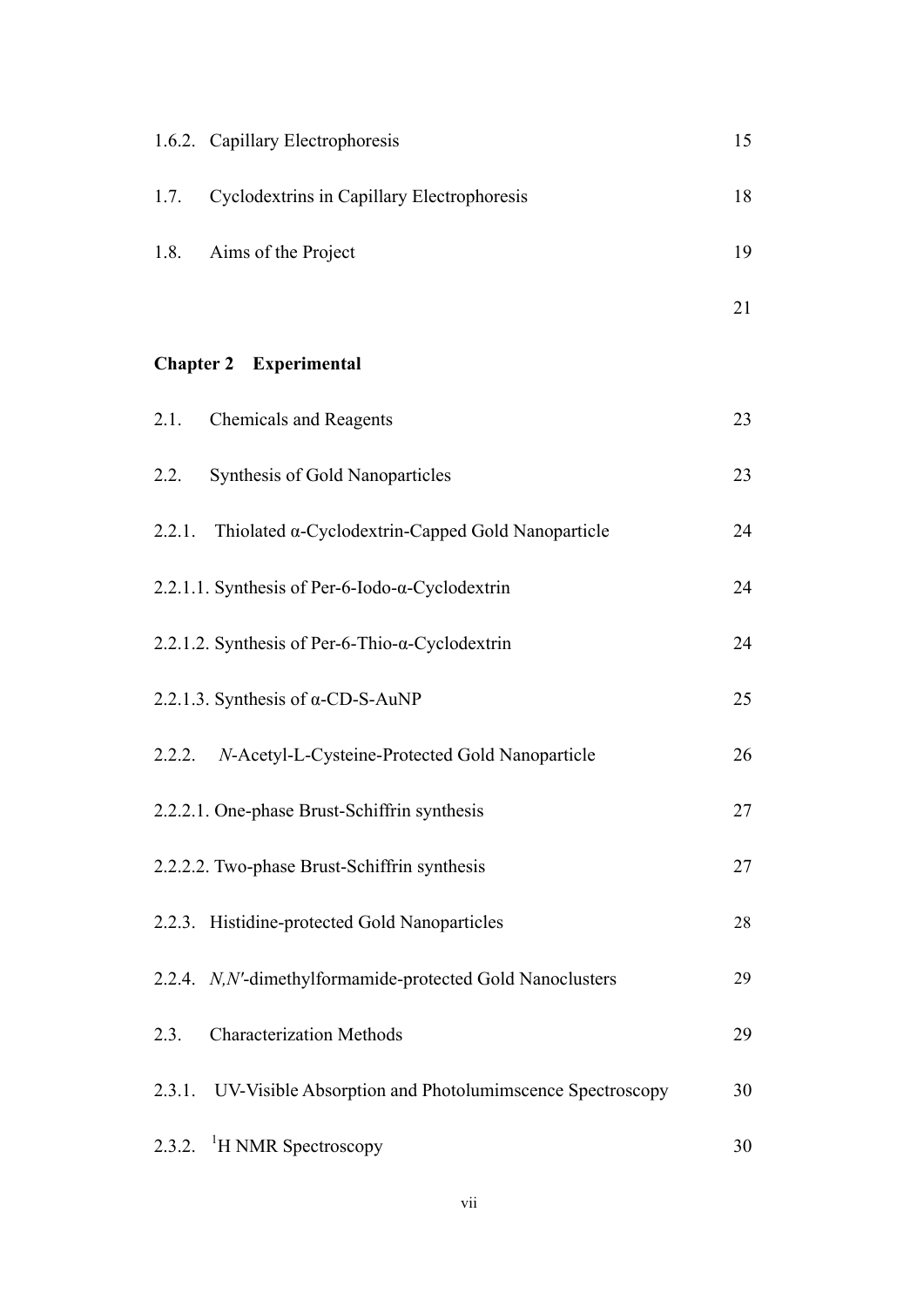| 2.3.3. Mass Spectrometry                                                                            | 31 |
|-----------------------------------------------------------------------------------------------------|----|
| 2.3.3.1. NAC-AuNP Samples                                                                           | 31 |
| 2.3.3.2. Positively Charged DMF-AuNP Samples                                                        | 31 |
| 2.4. Analytical Separation                                                                          | 32 |
| 2.4.1. High-Performance Liquid Chromatography                                                       | 33 |
| 2.4.2. Ultra High-Performance Liquid Chromatography                                                 | 33 |
| 2.4.3. Capillary Electrophoresis                                                                    | 34 |
| 2.4.4. Ion Chromatography                                                                           | 35 |
|                                                                                                     |    |
|                                                                                                     | 36 |
| <b>Chapter 3</b> Photoluminescence Studies of Thiolated<br>a-Cyclodextrin-Capped Gold Nanoparticles | 38 |
| 3.1. Introduction                                                                                   | 38 |
| 3.2. Results and Discussion                                                                         | 43 |
| 3.2.1. Photoluminescence Properties of $\alpha$ -CD-S-AuNP                                          | 43 |
| 3.2.2. Enhancement Effect of Tetraalkylammonium Ion                                                 | 47 |
| 3.2.3. Quenching Effect of Mercury(II) Ion                                                          | 49 |

| Chapter 4 Role of UHPLC in evaluating as-synthesised | 57 |
|------------------------------------------------------|----|
| monolayeer-protected gold nanoparticles products     |    |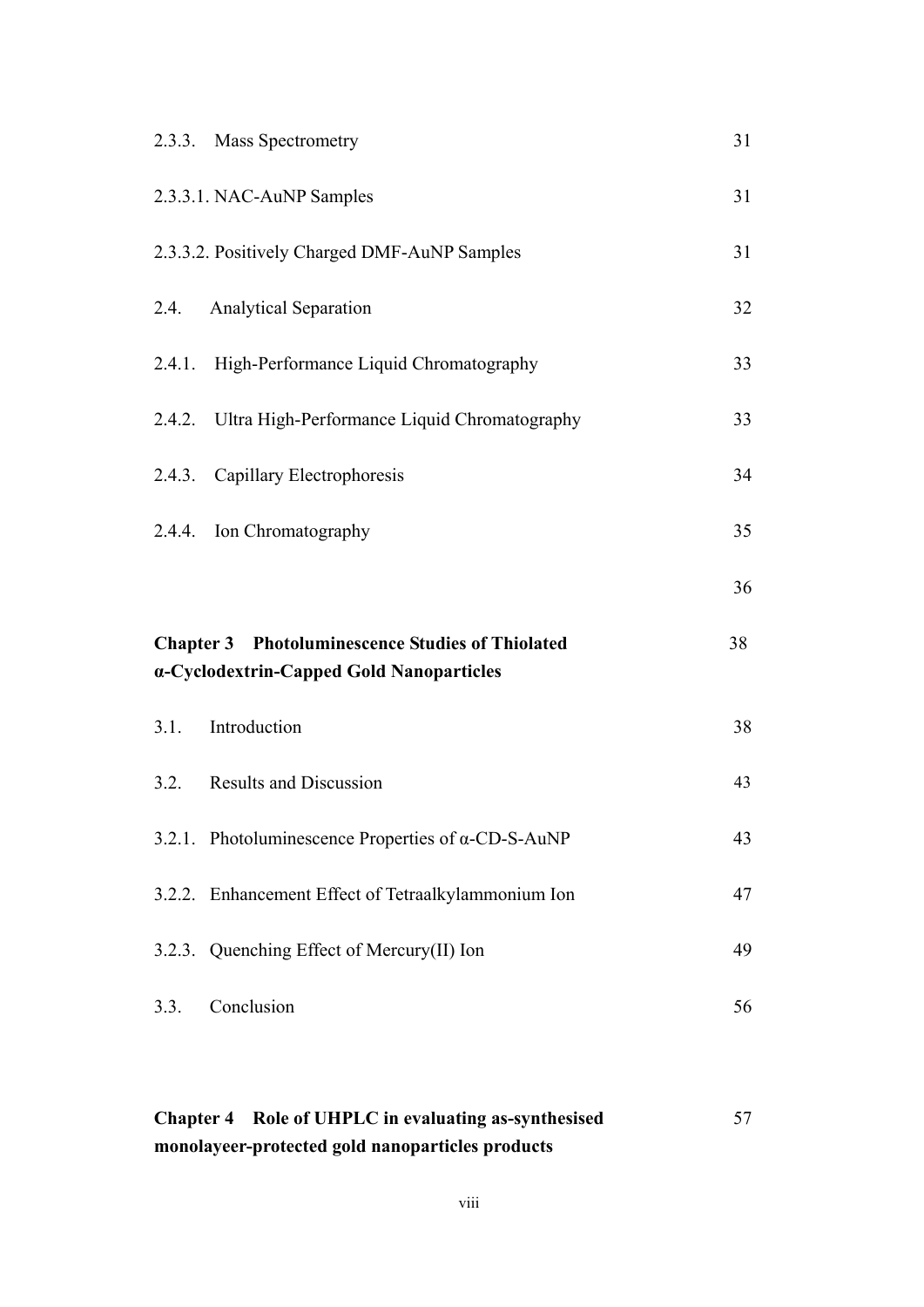| 4.1.   | Introduction                                                                                                              | 57 |
|--------|---------------------------------------------------------------------------------------------------------------------------|----|
|        | 4.2. Results and Discussion                                                                                               | 59 |
|        | 4.2.1. Comparison of HPLC with UHPLC Analysis                                                                             | 59 |
|        | 4.2.2. Evaluating the Size Distribution of NAC-AuNPs Synthesised                                                          | 68 |
|        | from Different B-S Methods                                                                                                |    |
| 4.3.   | Conclusion                                                                                                                | 73 |
|        |                                                                                                                           |    |
|        | <b>Chapter 5 Capillary Electrophoretic Study of Cationic Gold</b><br>Sub-nanoclusters Protected by N,N'-dimethylformamide | 74 |
| 5.1.   | Introduction                                                                                                              | 74 |
| 5.2.   | <b>Results and Discussion</b>                                                                                             | 79 |
|        | 5.2.1. SPE Clean-up of As-synthesized DMF-AuNC Sample                                                                     | 79 |
|        | 5.2.2. Effect of Buffer Concentration on Electrophoretic Mobility of                                                      | 87 |
|        | Cationic DMF-AuNC                                                                                                         |    |
| 5.2.3. | Effect of Buffer pH on Electrophoretic Mobility of Cationic                                                               | 90 |
|        | DMF-AuNC                                                                                                                  |    |
| 5.2.4. | Effect of EtOH on Electrophoretic Mobility of Cationic                                                                    | 93 |
|        | DMF-AuNC                                                                                                                  |    |